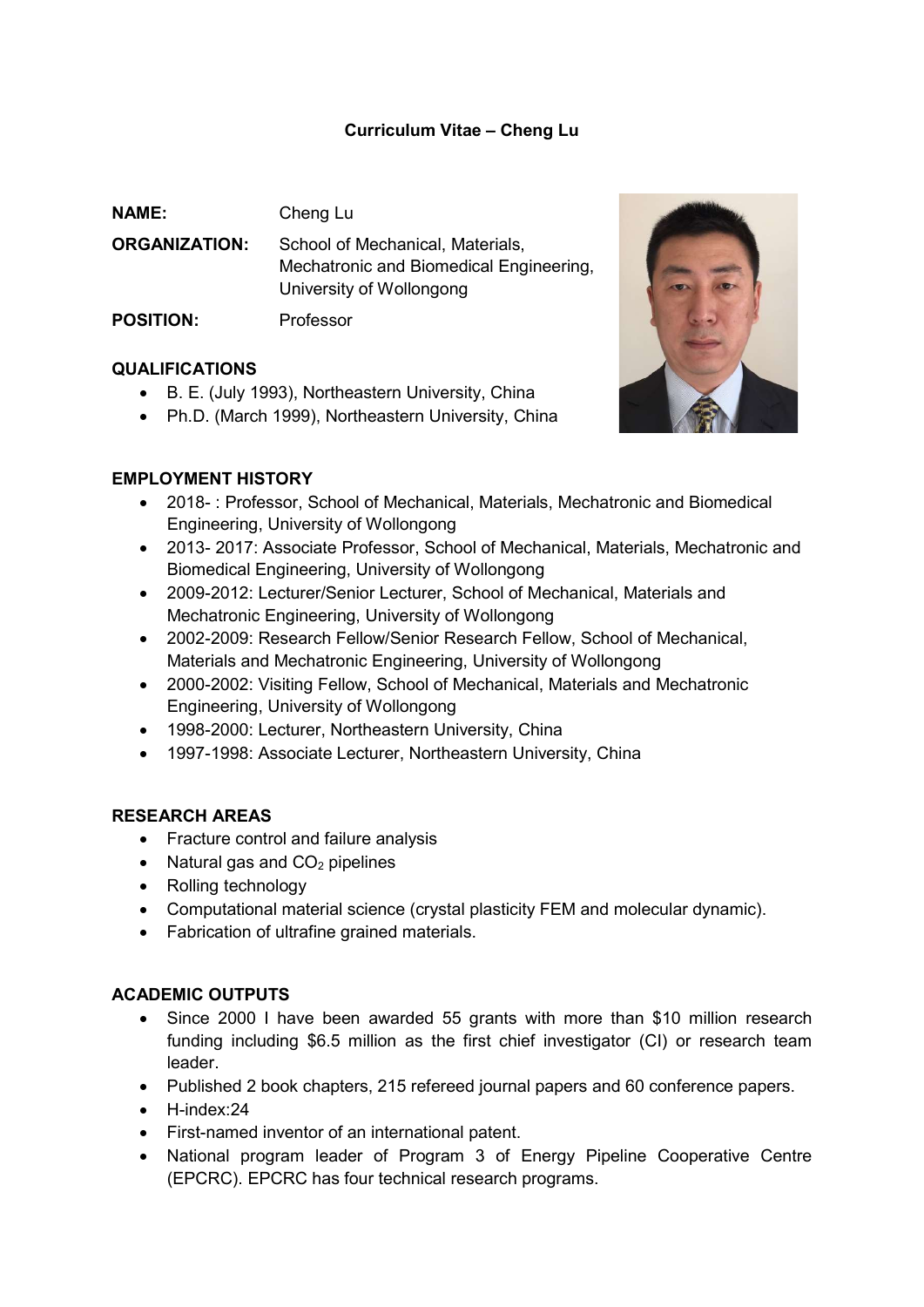- Group leader, pipeline research group at the University of Wollongong.
- Won a runner-up prize out of 361 papers in the 2012 International Pipeline **Conference**

# REFEREED JOURNAL ARTICLES PUBLISHED IN LAST FIVE YEARS

- 1. C. Zhang, C. Lu, L. Pei, J. Li, R. Wang, K. Tieu, The negative Poisson's ratio and strengthening mechanism of nanolayered graphene/Cu composites, Carbon, 143 (2019) 125-137.
- 2. L. Zhang, Y. Shibuta, X. Huang, C.  $Lu$ , M. Liu, Grain boundary induced deformation mechanisms in nanocrystalline Al by molecular dynamics simulation: From interatomic potential perspective, Computational Materials Science, 156 (2019) 421-433.
- 3. R. Wang, M. Wang, Z. Li, C. Lu, Physics-based Constitutive Model for the Hot Deformation of 2Cr11Mo1VNbN Martensitic Stainless Steel, Journal of Materials Engineering and Performance, 27 (2018) 4932-4940.
- 4. P. He, R. Hong, H. Wang, X. Ji, C.  $Lu$ , Calculation analysis of yaw bearings with a hardened raceway, International Journal of Mechanical Sciences, 144 (2018) 540-552.
- 5. P. He, R. Hong, H. Wang, X. Ji, C. Lu, Calculation analysis of yaw bearings with a hardened raceway, International Journal of Mechanical Sciences, 144 (2018) 540-552.
- 6. Q. Gao, C. Lu, H. Li, J. Li, J. Han, L. Chen, Anisotropy and microstructural evolutions of X70 pipeline steel during tensile deformation, Journal of Materials Research, (2018) 1-9.
- 7. P. He, R. Hong, H. Wang, C. Lu, Fatigue life analysis of slewing bearings in wind turbines, International Journal of Fatigue, 111 (2018) 233-242.
- 8. P. He, R. Hong, H. Wang, C. Lu. Pitch bearing/raceway fretting: Influence of contact angle, Proceedings of the Institution of Mechanical Engineers, Part C: Journal of Mechanical Engineering Science, (2018).
- 9. P. He, R. Liu, R. Hong, H. Wang, G. Yang, C. Lu, Hardened raceway calculation analysis of a three-row roller slewing bearing, International Journal of Mechanical Sciences, 137 (2018) 133-144.
- 10. B. Liu, X. Liu, C. Lu, A. Godbole, G. Michal, A.K. Tieu, A CFD decompression model for CO2 mixture and the influence of non-equilibrium phase transition, Applied Energy, 227 (2018) 516-524.
- 11. H. Wang, C. Lu, A.K. Tieu, L. Su, G. Deng, Coupled effects of initial orientation scatter and grain-interaction to texture evolution: a crystal plasticity FE study, International Journal of Material Forming, (2018) 1-11.
- 12. H. Wang, L. Su, H. Yu, C. Lu, A.K. Tieu, Y. Liu, J. Zhang, A new finite element model for multi-cycle accumulative roll-bonding process and experiment verification, Materials Science and Engineering A, 726 (2018) 93-101.
- 13. H. Yu, Q. Du, A. Godbole, C. Lu, C. Kong, Improvement in Strength and Ductility of Asymmetric-Cryorolled Copper Sheets Under Low-Temperature Annealing,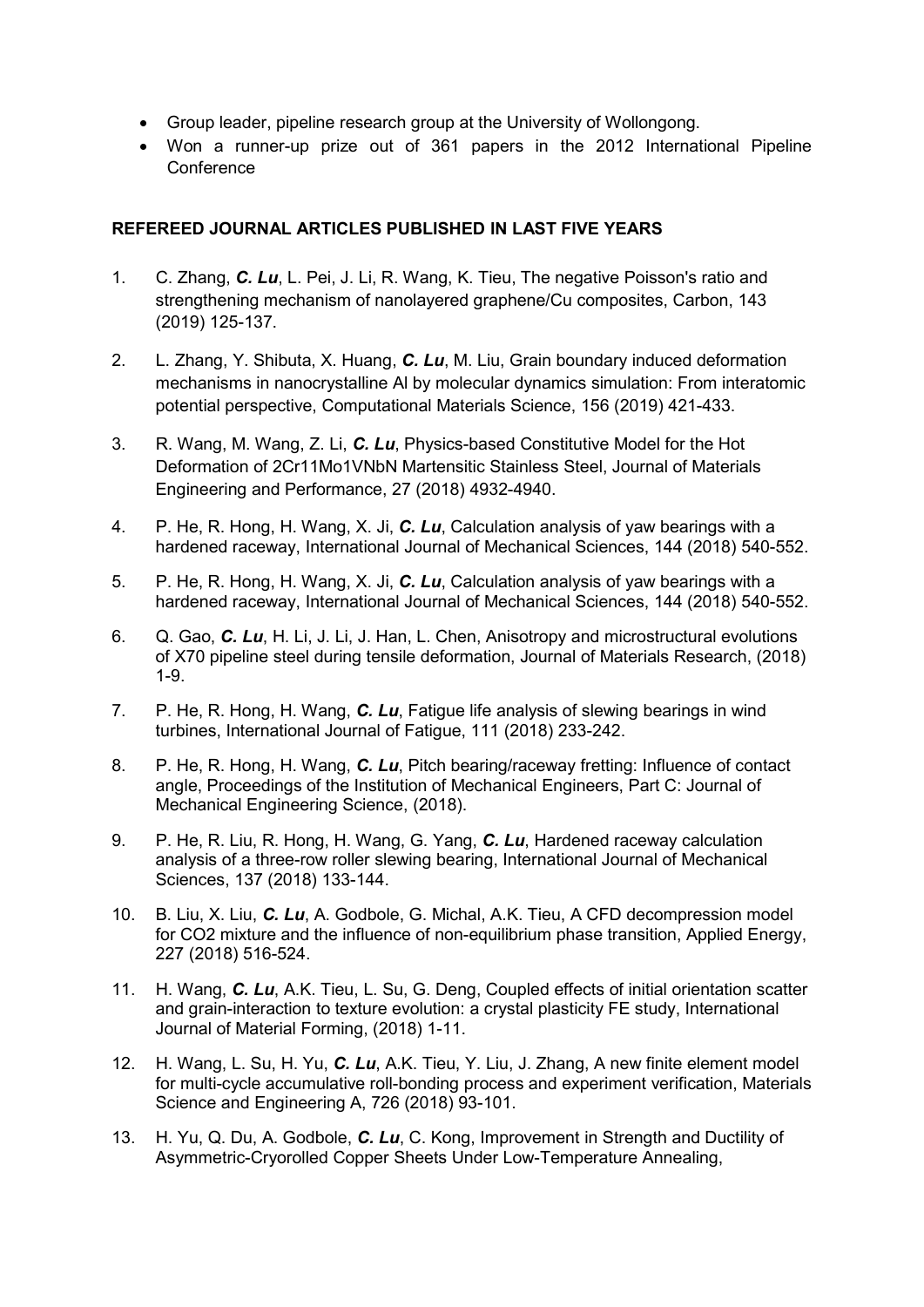Metallurgical and Materials Transactions A: Physical Metallurgy and Materials Science, 49 (2018) 4398-4403.

- 14. L. Zhang, C. Lu, Y. Shibuta, Shear response of grain boundaries with metastable structures by molecular dynamics simulations, Modelling and Simulation in Materials Science and Engineering, 26 (2018).
- 15. L. Zhang, C. Lu, A.K. Tieu, Nonlinear elastic response of single crystal Cu under uniaxial loading by molecular dynamics study, Materials Letters, 227 (2018) 236-239.
- 16. L. Zhang, Y. Shibuta, C. Lu, X. Huang, Atomistic Simulation of the Interaction Between Point Defects and Twin Boundary, Physica Status Solidi (B) Basic Research, 255 (2018).
- 17. X. Zhao, C. Lu, A. K. Tieu, L. Zhan, L. Pei, M. Huang, Deformation mechanisms and slip-twin interactions in nanotwinned body-centered cubic iron by molecular dynamics simulations, Computational Materials Science, 147(2018), 34-48.
- 18. H. Yu, C. Lu, A. K. Tieu, H. Li, A. Godbole, C. Kong, Nanoporous Al sandwich foils using size effect of Al layer thickness during Cu/Al/Cu laminate rolling, Philosophical Magazine, accepted in Jan 2018
- 19. L. Zhang, C. Lu, K. Tieu, Y. Shibuta, Dynamic interaction between grain boundary and stacking fault tetrahedron, Scripta Materialia, 144(2018), 78-83
- 20. X. Zhao, C. Lu, A. K. Tieu, L. Zhan, M. Huang, L. Su, L. Pei, L. Zhang, Deformation twinning and dislocation processes in nanotwinned copper by molecular dynamics simulations, Computational Materials Science, 142(2018), 59-71.
- 21. H. Yu, M. Yan, J. Li, A. Godbole, C. Lu, K. Tieu, H. Li, C. Kong, Mechanical properties and microstructure of a Ti-6Al-4V alloy subjected to cold rolling, asymmetric rolling and asymmetric cryorolling, Materials Science and Engineering A, 710(2018), 10-16,
- 22. L. Pei, C. Lu, Q. Tang, K. Tieu, X. Zhao, L. Zhang, A dual fracture transition mechanism in nanotwinned Ni, Materials Letters, 210(2018), 243-247.
- 23. P. Wei, C. Lu, H. Liu, L. Su, G. Deng, K. Tieu, Study of Anisotropic Plastic Behavior in High Pressure Torsion of Aluminum Single Crystal by Crystal Plasticity Finite Element Method, Crystals, 7(2017), Article number 362
- 24. X. Liu, A. Godbole, C. Lu, G. Michal, Investigation of terrain effects on the consequence distance of  $CO<sub>2</sub>$  released from high-pressure pipelines, International Journal of Greenhouse Gas Control, 66(2017), 264-275
- 25. H. Yu, C. Lu, K. Tieu, H. Li, A. Godbole, X. Liu, C. Kong, Enhanced materials performance of Al/Ti/Al laminate sheets subjected to cryogenic roll bonding, Journal of Materials Research, 32(2017), 3761-3768
- 26. M. Liu, J. Y. Lin, C. Lu, K. A. Tieu, K. Zhou, T. Koseki, Progress in indentation study of materials via both experimental and numerical methods, Crystals, 7(2017), Article number 258
- 27. B. Liu, X. Liu, C. Lu, A. Godbole, G. Michal, A. K. Tieu, Decompression Modelling of Pipelines Carrying CO2-N2 Mixture and the Influence of Non-equilibrium Phase Transition, Energy Procedia, 105(2017), 4204-4209
- 28. X. Zhao, C. Lu, A.K. Tieu, L. Pei, L. Zhang, L. Su, L. Zhan, Deformation mechanisms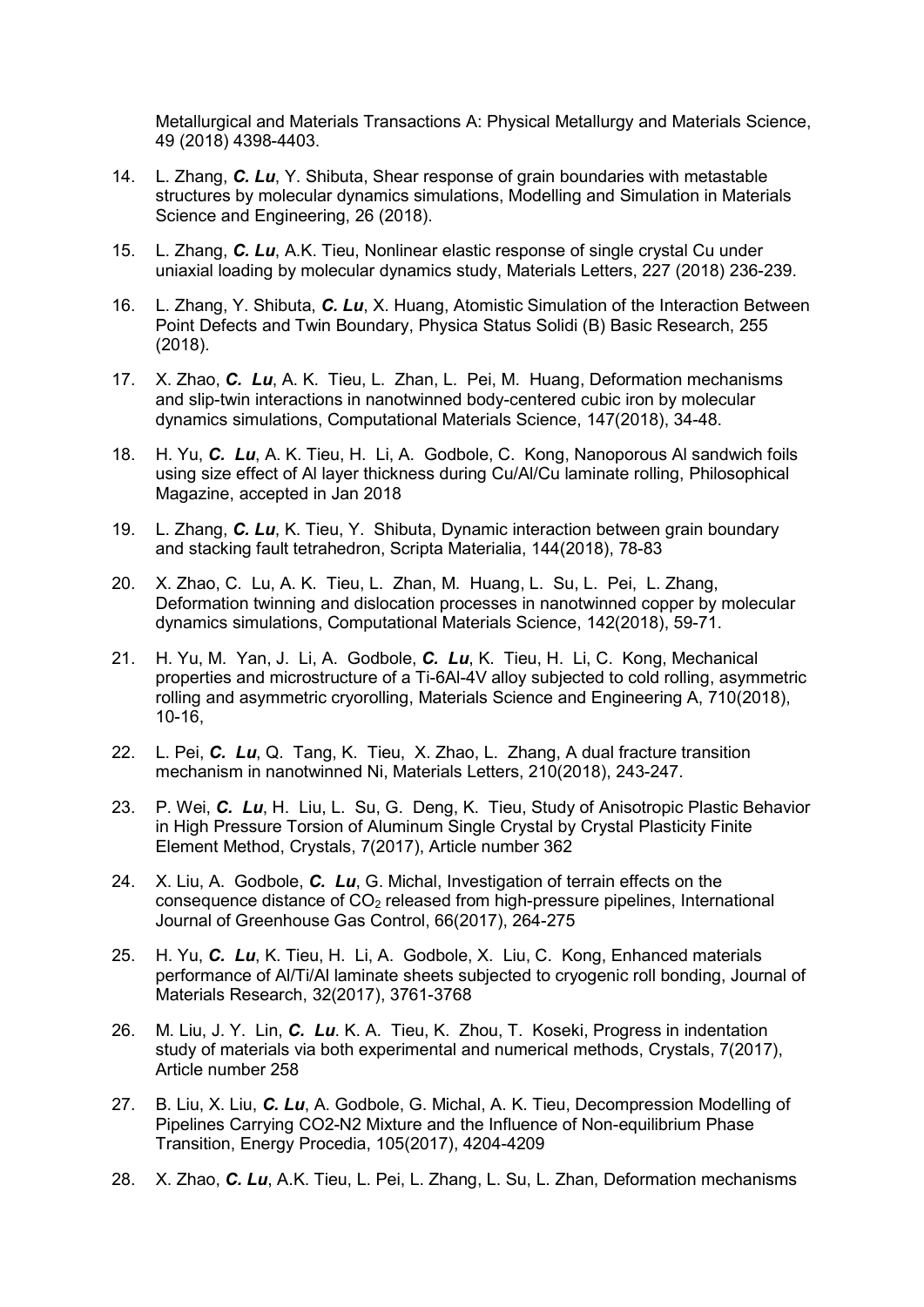in nanotwinned copper by molecular dynamics simulation, Materials Science and Engineering A, 687 (2017) 343-351.

- 29. L. Zhang, C. Lu, K. Tieu, L. Su, X. Zhao, L. Pei, Stacking fault tetrahedron induced plasticity in copper single crystal, Materials Science and Engineering A, 680 (2017) 27- 38.
- 30. L. Zhang, C. Lu, G. Michal, K. Tieu, X. Zhao, G. Deng, Influence of temperature and local structure on the shear-coupled grain boundary migration, Physica Status Solidi (B) Basic Research, 254 (2017).
- 31. L. Zhang, C. Lu, G. Michal, G. Deng, K. Tieu, The formation and destruction of stacking fault tetrahedron in fcc metals: A molecular dynamics study, Scripta Materialia, 136 (2017) 78-82.
- 32. P. Wei, C. Lu, K. Tieu, L. Su, G. Deng, W. Huang, A study on the texture evolution mechanism of nickel single crystal deformed by high pressure torsion, Materials Science and Engineering A, 684 (2017) 239-248.
- 33. X. Liu, C. Lu, S. Liang, A. Godbole, Y. Chen, Vibration-induced aerodynamic loads on large horizontal axis wind turbine blades, Applied Energy, 185 (2017) 1109-1119.
- 34. B. Liu, X. Liu, C. Lu, A. Godbole, G. Michal, A.K. Tieu, Multi-phase decompression modeling of CO2 pipelines, Greenhouse Gases: Science and Technology, (2017).
- 35. J. Han, C. Lu, B. Wu, J. Li, H. Li, Y. Lu, Q. Gao, Innovative analysis of Luders band behaviour in X80 pipeline steel, Materials Science and Engineering A, 683 (2017) 123- 128.
- 36. G.Y. Deng, Q. Zhu, K. Tieu, H.T. Zhu, M. Reid, A.A. Saleh, L.H. Su, T.D. Ta, J. Zhang, C. Lu, Q. Wu, D.L. Sun, Evolution of microstructure, temperature and stress in a high speed steel work roll during hot rolling: Experiment and modelling, Journal of Materials Processing Technology, 240 (2017) 200-208.
- 37. X. Zhao, C. Lu, A.K. Tieu, L. Pei, L. Zhang, K. Cheng, M. Huang, Strengthening mechanisms and dislocation processes in <111> textured nanotwinned copper, Materials Science and Engineering A, 676 (2016) 474-486.
- 38. H.L. Yu, H. Wang, C. Lu, K. Tieu, H.J. Li, A. Godbole, X. Liu, C. Kong, X. Zhao. Microstructure evolution of accumulative roll bonding processed pure aluminium during cryorolling. Journal of Materials Research, 31(2016),
- 39. B. Liu, X. Liu, C. Lu, A. Godbole, G. Michal and A. K. Tieu, Computational fluid dynamics simulation of carbon dioxide dispersion in a complex environment, Journal of Loss Prevention in the Process Industries, 2016, 40: 419-432
- 40. L. Zhang, C. Lu, J. Zhang, K. Tieu. A dual deformation mechanism of grain boundary at different stress stages. Materials Letters, 2016, 167: 278-283.
- 41. L. Zhang, C. Lu, K. Tieu, G. Michal, J. Zhang, G. Deng, Tension/compression asymmetry of grain boundaries with non-planar structure, Materials Research Express, 3 (2016).
- 42. L. Zhang, C. Lu, K. Tieu, A review on atomistic simulation of grain boundary behaviors in face-centered cubic metals, Computational Materials Science, 118 (2016) 180-191.
- 43. Z. Zhu, J. Han, H.J. Li, C. Lu. High temperature processed high Nb X80 steel with excellent heat-affected zone toughness. Materials Letters, 2016, 163: 171-174.
- 44. H.L. Yu, C. Lu, A.K. Tieu, H.J. Li, A. Godbole, S.H. Zhang, Special rolling techniques for improvement of mechanical properties of ultrafine-grained metal sheets: A review, Advanced Engineering Materials, 18 (2016) 754-769.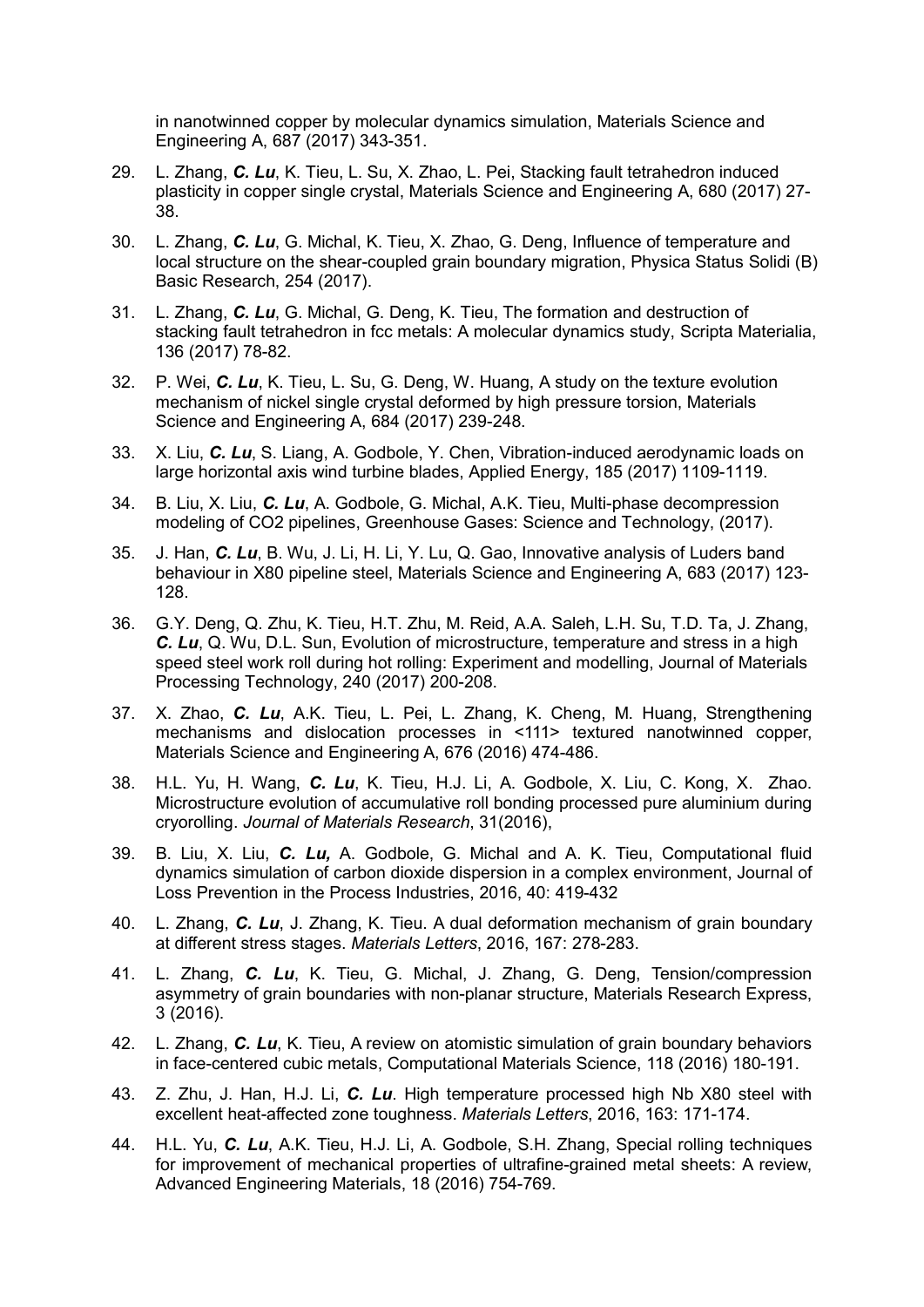- 45. H. Yu, M. Yan, C. Lu, A.K. Tieu, H. Li, Q. Zhu, A. Godbole, J. Li, L. Su, C. Kong, Superstrength of nanograined steel with nanoscale intermetallic precipitates transformed from shock-compressed martensitic steel, Scientific Reports, 6 (2016).
- 46. H. Yu, L. Su, C. Lu, K. Tieu, H. Li, J. Li, A. Godbole, C. Kong, Enhanced mechanical properties of ARB-processed aluminum alloy 6061 sheets by subsequent asymmetric cryorolling and ageing, Materials Science and Engineering A, 674 (2016) 256-261.
- 47. H. Yu, C. Lu, A.K. Tieu, H. Li, A. Godbole, C. Kong, X. Zhao, Simultaneous Grain Growth and Grain Refinement in Bulk Ultrafine-Grained Copper under Tensile Deformation at Room Temperature, Metallurgical and Materials Transactions A: Physical Metallurgy and Materials Science, 47 (2016) 3785-3789.
- 48. H. Yu, C. Lu, A.K. Tieu, H. Li, A. Godbole, C. Kong, Annealing effect on microstructure and mechanical properties of Al/Ti/Al laminate sheets, Materials Science and Engineering A, 660 (2016) 195-204.
- 49. L. Su, H. Li, C. Lu, J. Li, L. Fletcher, I. Simpson, F. Barbaro, L. Zheng, M. Bai, J. Shen, X. Qu, Transverse and z-Direction CVN Impact Tests of X65 Line Pipe Steels of Two Centerline Segregation Ratings, Metallurgical and Materials Transactions A: Physical Metallurgy and Materials Science, 47 (2016) 3919-3932.
- 50. K. Cheng, L. Zhang, C. Lu, K. Tieu, Coupled grain boundary motion in aluminium: The effect of structural multiplicity, Scientific Reports, 6 (2016).
- 51. J.T. Li, G.M. Xu, H.L. Yu, G. Chen, H.J. Li, C. Lu, J.Y. Guo. Improvement of AA5052 sheet properties by electromagnetic twin-roll casting. International Journal of Advanced Manufacturing Technology, 2015, DOI: 10.1007/s00170-015-7963-8.
- 52. X. Liu, A. Godbole, C. Lu, G. Michal, P. Venton, Optimisation of dispersion parameters of Gaussian plume model for CO2 dispersion, Environmental Science and Pollution Research, 2015, 22: 18288-18299.
- 53. M. Liu, C. Lu, K. Tieu, C. T, Peng, C. Kong, A combined experimental-numerical approach for determining mechanical properties of aluminum subjects to nanoindentation, Scientific Reports, 2015: 5: 15072
- 54. X. Liu, A. Godbole, C. Lu, G. Michal, P. Venton, Study of the consequences of  $CO<sub>2</sub>$ released from high-pressure pipelines, Atmospheric Environment, 2015, 116: 51-64
- 55. M. Liu, C. Lu, K. Tieu, K. Zhou, Crystal plasticity FEM study of nanoindentation behaviors of Cu bicrystals and Cu-Al bicrystals, Journal of Materials Research 2015, 30 (16): 2485-2499
- 56. T. Chuluunbat, C. Lu, A. Kostryzhev and K. Tieu. Investigation of X70 line pipe steel fracture during single edge-notched tensile testing using acoustic emission monitoring, Materials Science & Engineering A, 2015, 640:471-479
- 57. L.Q. Pei, C. Lu, K. Tieu, X. Zhao, L. Zhang and K. Y. Cheng, Ductile-to-brittle fracture transition in polycrystalline nickel under tensile hydrostatic stress, Computational Materials Science, 2015, 109: 147-156
- 58. H. Yu, A.K. Tieu, C. Lu, X. Liu, M. Liu, A. Godbole, C. Kong, Q. Qin, A new insight into ductile fracture of ultrafine-grained Al-Mg alloys. Scientific Reports, 2015, 5: 9568 (9 pages)
- 59. L. Pei, C. Lu, K. Tieu, X. Zhao, L. Zhang, K. Cheng, G. Michal, Brittle versus ductile fracture behaviour in nanotwinned FCC crystals. Materials Letters, 2015, 152: 65-67. (Corresponding author, IF=2.489)
- 60. M. Liu, C. Lu, A.K. Tieu, Crystal plasticity finite element method modelling of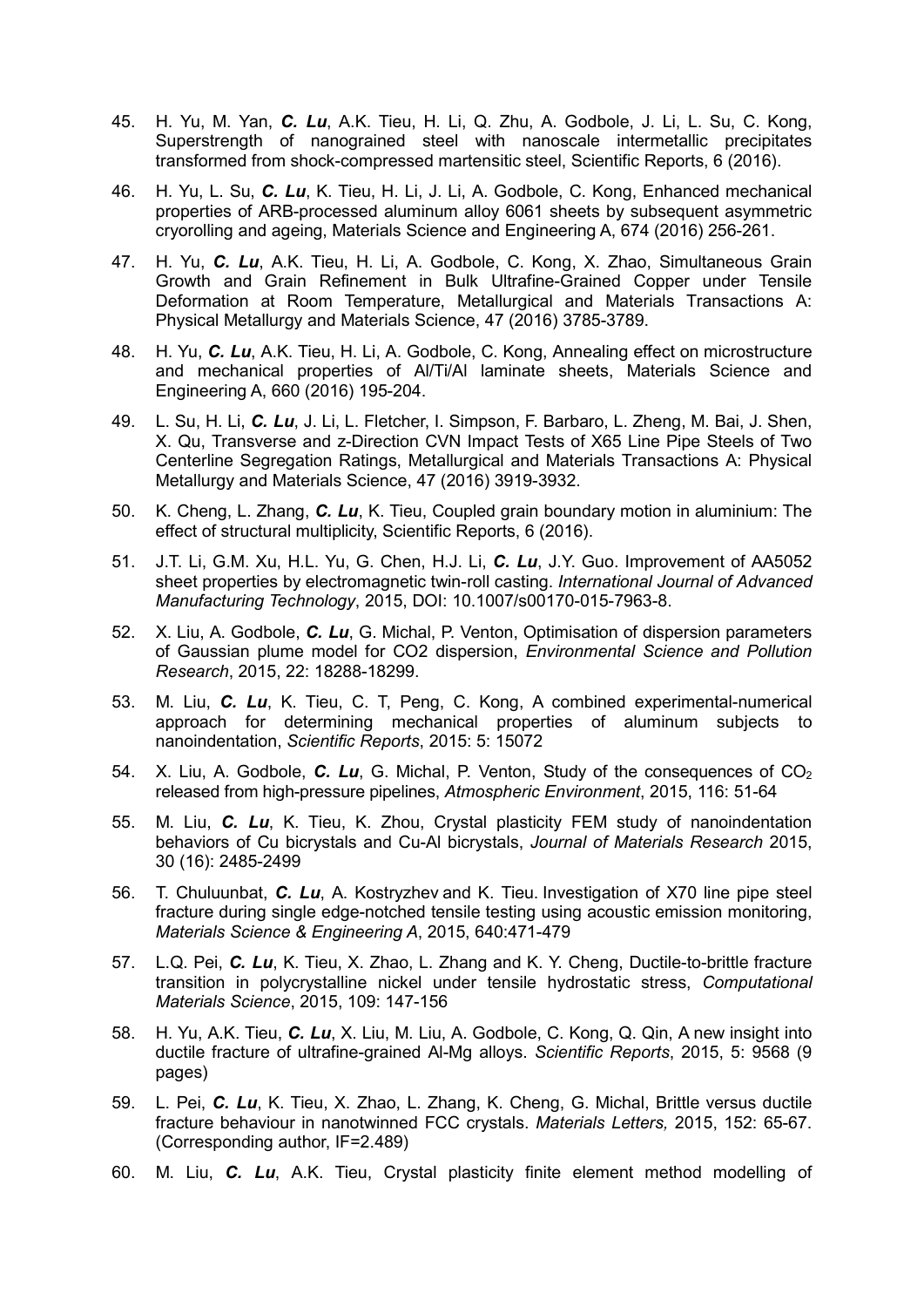indentation size effect. International Journal of Solids and Structures 2015, 54:42-49.

- 61. L. Zhang, C. Lu, K. Tieu, X. Zhao, L. Pei, The shear response of copper bicrystals with Σ11 symmetric and asymmetric tilt grain boundaries by molecular dynamics simulation. Nanoscale 2015, 7(16):7224-7233.
- 62. Y. Sun, C. Lu, H. Yu, A.K. Tieu, L. Su, Y. Zhao, H. Zhu, C. Kong. Nanomechanical properties of TiCN and TiCN/Ti coatings on Ti prepared by filtered arc deposition. Materials Science and Engineering A. 2015, 625:56-64
- 63. L. Pei L, C. Lu, X. Zhao, L. Zhang, K. Cheng, G. Michal, T. Tieu. Brittle versus ductile behaviour of nanotwinned copper: A molecular dynamics study. Acta Materialia. 2015, 89:1-13
- 64. A. Elshahomi, C. Lu, G. Michal, X. Liu, A. Godbole, P. Venton, Decompression wave speed in  $CO<sub>2</sub>$  mixtures: CFD modelling with the GERG-2008 equation of state. Applied Energy. 2015,140:20-32
- 65. L. Zhang, C. Lu, K. Tieu. Atomistic simulation of tensile deformation behavior of σ5 tilt grain boundaries in copper bicrystal. Scientific Reports. 2014, 4:5919 (9 pages)
- 66. L. Zhang, C. Lu, A.K. Tieu. Fatigue analysis of a motorcycle frame system based on a road test and the finite element method. Materials Science Forum. 2014, 773-774:842- 850
- 67. H.L. Yu, C. Lu, A.K. Tieu, C. Kong, Fabrication of nanostructured aluminum sheets using four-layer accumulative roll bonding. Materials and Manufacturing Processes. 2014, 29:448-453
- 68. H.L. Yu, A.K. Tieu, C. Lu, Y. Lou, X. Liu, A. Godbole, C. Kong. Tensile fracture of ultrafine grained aluminum 6061 sheets by asymmetric cryorolling for microforming. International Journal of Damage Mechanics. 2014, 23:1077-1095
- 69. H. Yu, K. Tieu, S. Hadi, C. Lu, A. Godbole, Kong C. High strength and ductility of ultrathin laminate foils using accumulative roll bonding and asymmetric rolling. Metallurgical and Materials Transactions A: Physical Metallurgy and Materials Science. 2014, 46:869-879
- 70. H.L. Yu, A.K. Tieu, C. Lu, X. Liu, A. Godbole, H. Li, C. Kong, Q. Qin. A deformation mechanism of hard metal surrounded by soft metal during roll forming. Scientific Reports. 2014, 4:5017 (8 pages)
- 71. H. Yu, A.K. Tieu, C. Lu, C. Kong. Abnormally high residual dislocation density in pure aluminum after al/ti/al laminate annealing for seven days. Philosophical Magazine Letters. 2014, 94:732-740
- 72. H. Yu, A.K. Tieu, C. Lu, A. Godbole, An investigation of interface bonding of bimetallic foils by combined accumulative roll bonding and asymmetric rolling techniques. Metallurgical and Materials Transactions A: Physical Metallurgy and Materials Science. 2014, 45:4038-4045
- 73. H. Yu, A.K. Tieu, C. Lu, A. Godbole. Investigation of closure of internal cracks during rolling by FE model considering crack surface roughness. International Journal of Advanced Manufacturing Technology. 2014, 75:1633-1640
- 74. Y. Sun, A.K. Tieu, C. Lu, H. Yu, Y. Zhao, H. Zhu, C. Kong, K.Y. Xie. The mechanical behaviour of TiN and multi-layered coating of TiN/Ti on Ti6Al4V substrate during nanoindentation. International Journal of Surface Science and Engineering. 2014, 8:95-108
- 75. Y. Sun, C. Lu, H. Y. Yu, A.K. Tieu, Q. Zhu, Y. Zhao, H.T. Zhu. Deformation behavior and wear resistance of hard ticn and TiCN/Ti coatings on Ti6Al4V alloy. Advanced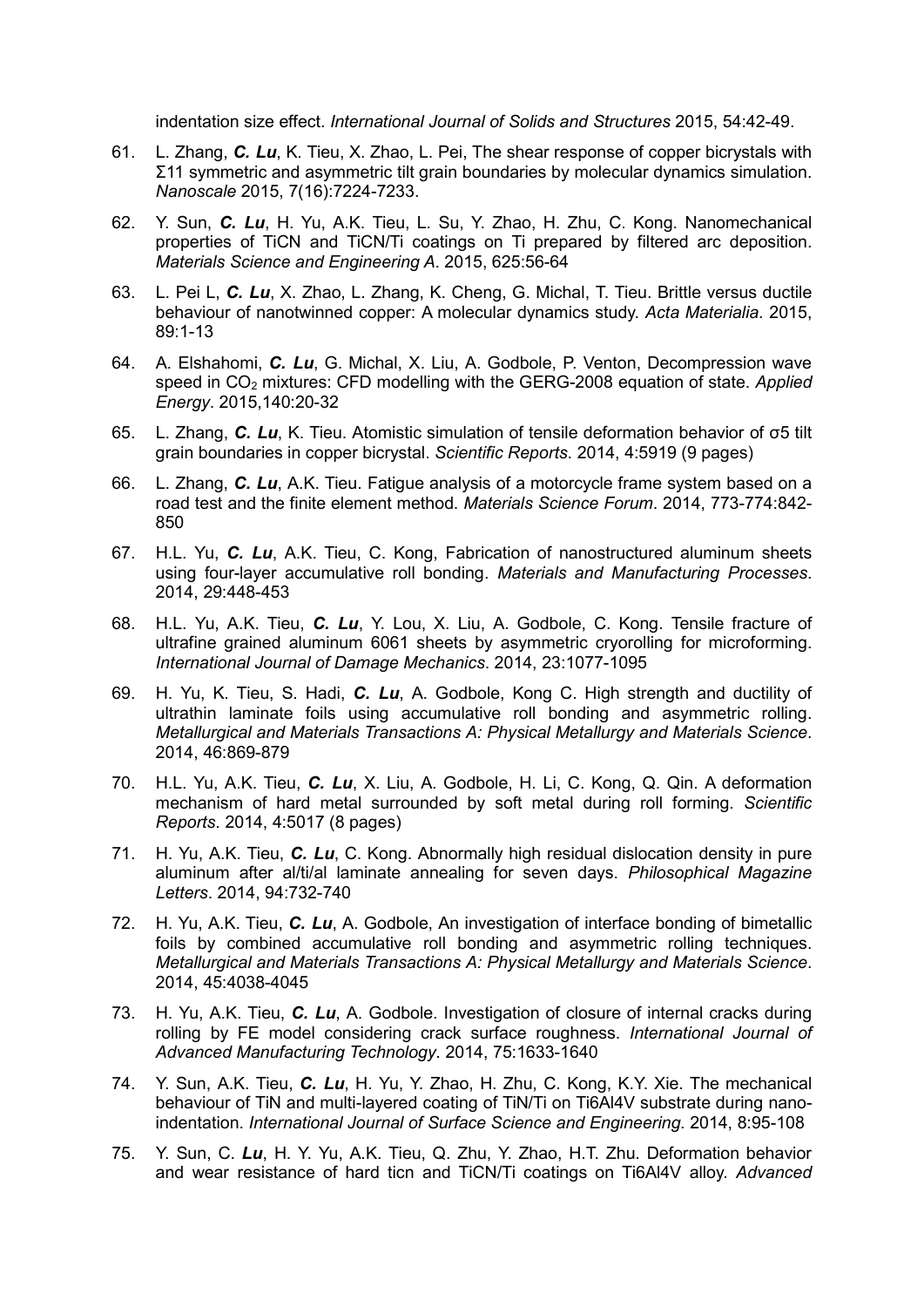Materials Research. 2014, 939:451-458

- 76. L.H. Su, C. Lu, G.Y. Deng, K. Tieu, L.C. Zhang, P. Guagliardo, S.N. Samarin, J.F. Williams. Vacancy-type defects study on ultra-fine grained aluminium processed by severe plastic deformation. Science of Advanced Materials. 2014, 6:1338-1345
- 77. L. Su, C. Lu, H. Li, G. Deng, K. Tieu. Investigation of ultrafine grained AA1050 fabricated by accumulative roll bonding. Materials Science and Engineering A. 2014, 614:148-155
- 78. L. Su, C. Lu, A.A. Gazder, A.A Saleh, G. Deng, K. Tieu, H. Li. Shear texture gradient in AA6061 aluminum alloy processed by accumulative roll bonding with high roll roughness. Journal of Alloys and Compounds. 2014, 594:12-22
- 79. L. Su, C. Lu, G. Deng, K. Tieu. Microstructure and mechanical properties of AA5005/AA6061 laminated composite processed by accumulative roll bonding. Metallurgical and Materials Transactions B: Process Metallurgy and Materials Processing Science. 2014, 45:515-522
- 80. G. Michal, C. Lu, A. Kiet Tieu. Multiscale model of elastic nanocontacts. Computational Materials Science. 2014, 81:98-103
- 81. X. Liu, A. Godbole, C. Lu, G. Michal, P. Venton. Source strength and dispersion of co2 releases from high-pressure pipelines: CFD model using real gas equation of state. Applied Energy. 2014, 126:56-68
- 82. M. Liu, A.K. Tieu, C. Lu, H. Zhu, G. Deng. A crystal plasticity study of the effect of friction on the evolution of texture and mechanical behaviour in the nano-indentation of an aluminium single crystal. Computational Materials Science. 2014, 81:30-38
- 83. M. Liu, C. Lu, K. Tieu, H. Yu. Numerical comparison between berkovich and conical nano-indentations: Mechanical behaviour and micro-texture evolution. Materials Science and Engineering A. 2014, 619:57-65
- 84. N.N. Huynh, C. Lu, G. Michal, K. Tieu. A misorientation dependent criterion of crack opening in fcc single crystal. Materials Science Forum. 2014, 773-774:293-311
- 85. S. Hadi, A.K. Tieu, C. Lu, L.H. Su, H.L. Yu. Grain refinement in the formability of aluminium thin cup. Materials Science Forum. 2014, 773-774:166-175
- 86. G.Y. Deng, A.K. Tieu, L.Y Si, L.H. Su, C. Lu, H. Wang, M. Liu, H.T. Zhu, X.H. Liu. Influence of cold rolling reduction on the deformation behaviour and crystallographic orientation development. Computational Materials Science. 2014, 81:2-9
- 87. G.Y. Deng, C. Lu, L.H. Su, M. Liu, P.T. Wei, J.T. Li, H.T. Zhu, X.H. Liu and A.K. Tieu. On the influence of mesh size during finite element simulation of equal channel angular pressing. Materials Science Forum. 2014, 773-774:160-165
- 88. G. Deng, C. Lu, L. Su, A.K. Tieu, J. Li, M. Liu, H. Zhu, X. Liu. Influence of outer corner angle (oca) on the plastic deformation and texture evolution in equal channel angular pressing. Computational Materials Science. 2014;81:79-88
- 89. K. Cheng, K. Tieu, C. Lu, X. Zheng, H. Zhu. Molecular dynamics simulation of the grain boundary sliding behaviour for al σ5 (2 1 0). Computational Materials Science. 2014, 81:52-57
- 90. K. Cheng, C. Lu, K. Tieu, H. Zhu. Microstructural evolution and mechanical property of aa5050 alloy deformed by accumulative roll bonding. Metallurgical and Materials Transactions B: Process Metallurgy and Materials Processing Science. 2014, 45:399- 403
- 91. K. Cheng, C. Lu, K. Tieu. Abnormal ductility increase of commercial purity al during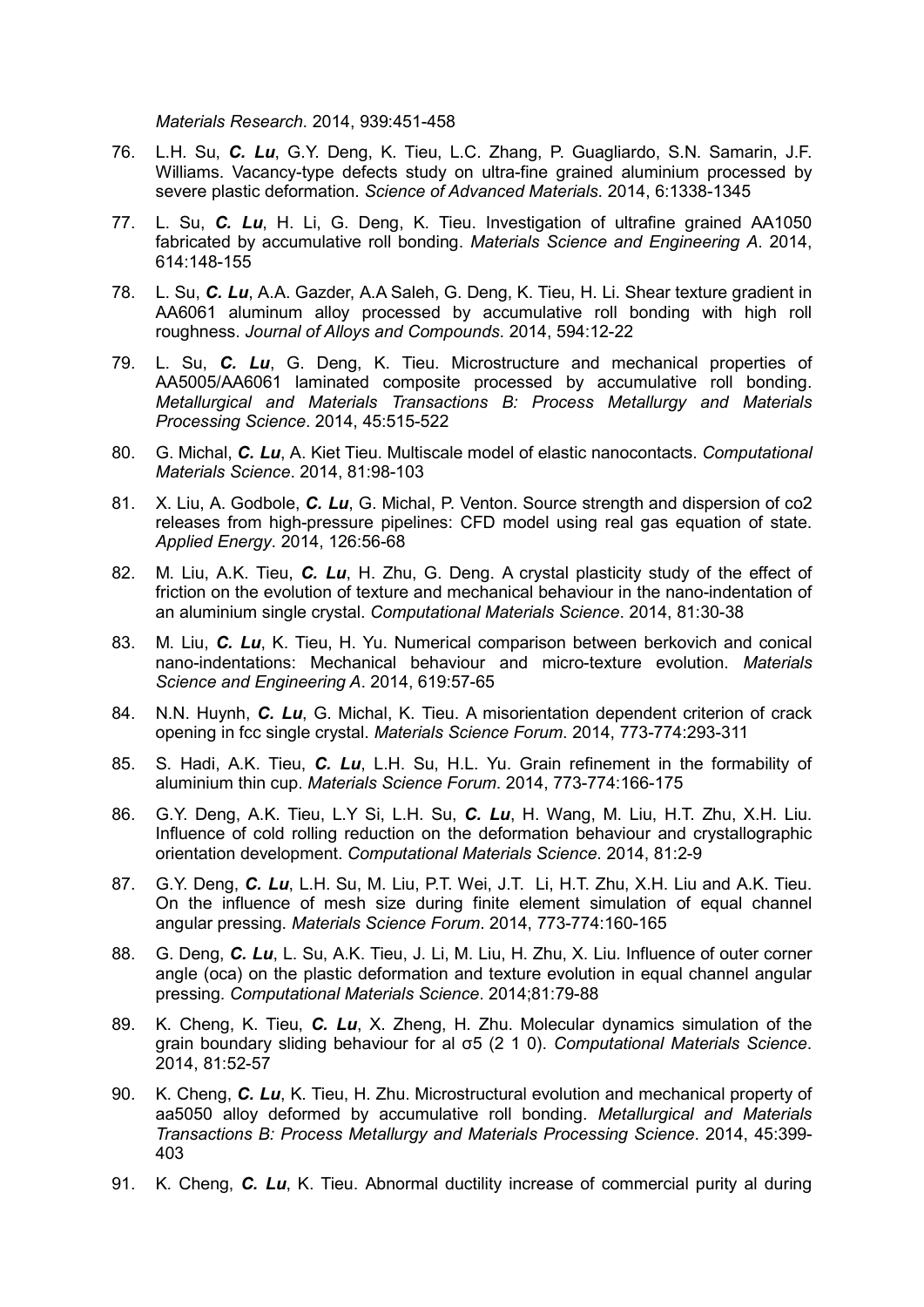accumulative roll bonding. Metallurgical and Materials Transactions B: Process Metallurgy and Materials Processing Science. 2014, 45:404-408

- 92. K. Cheng, C. Lu, K. Tieu. Response of the al  $\sigma$ 5  $\langle$  001)  $\{310\}$  symmetric tilt grain boundary to the shear deformation simulated by molecular dynamics. Science of Advanced Materials. 2014, 6:1322-1329
- 93. H.L. Yu, K. Tieu, C. Lu, H. Zhu and X.H. Liu. The wave motion of the rolling force during variable gauge rolling. Steel Research International. 2013, 84:1203-1208
- 94. H.L. Yu, K. Tieu, C. Lu, A. Godbole, C. Kong, Mechanical properties of Al-Mg-Si alloy sheets produced using asymmetric cryorolling and ageing treatment, Materials Science & Engineering A, 2013, 568: 212–218
- 95. H.L. Yu, K. Tieu, C. Lu, G.Y. Deng, X.H. Liu. Occurrence of surface defects on strips during hot rolling process by FEM. International Journal of Advanced Manufacturing Technology. 2013, 67:1161-1170
- 96. H. Yu, C. Lu, A.K. Tieu, A. Godbole, L. Su, Y. Sun, M. Liu, D. Tang, C. Kong. Fabrication of ultra-thin nanostructured bimetallic foils by accumulative roll bonding and asymmetric rolling. Scientific Reports. 2013, 3: 2373 (9 pages)
- 97. P. Wei, C. Lu, K. Tieu, G. Deng, H. Wang, N. Kong. Finite element analysis of high pressure torsion. Steel Research International. 2013, 84:1246-1251
- 98. G.Y. Deng, C. Lu, L.H. Su, A.K. Tieu, H.L. Yu, X.H. Liu, Investigation of sample size effect on the deformation heterogeneity and texture development during equal channel angular pressing, Computational Materials Science, 2013, 74:75-85
- 99. L. Q. Pei, C. Lu, A. K. Tieu, H. T. Zhu, X. Zhao, K. Y. Cheng and L. Zhang, A molecular dynamics simulation of fracture in nanocrystalline copper, Journal of Nano Research, 2013, 23:50-56
- 100. M. Liu, C. Lu, A.K. Tieu, H. Zhu, and G. Y. Deng, Crystal plasticity study of initial orientation effect on indentation surface profile patterns and micro-textures of aluminium single crystal, Steel Research International, 2013, 84:1196-1202
- 101. L. H. Su, C. Lu, A. K. Tieu, and G. Y. Deng, Annealing behaviour of accumulative roll bonding processed aluminium composites, Steel Research International, 2013, 84:1241-1245
- 102. S. Hadi, A.K. Tieu, C. Lu, H. Zhu. A micro deep drawing of ARB processed aluminium foil AA1235. International Journal of Materials and Product Technology. 2013, 47:175- 187
- 103. L.H. Su, C. Lu, G.Y. Deng, A.K. Tieu, J.T. Li, H.T. Zhu, H.J. Li, X.D. Sun, Investigation of deformation behavior during cold rolling cladding rrocess of four-layer composite aluminum alloys, Advanced Materials Research, 2013, 651: 424-429.
- 104. L. Su, C. Lu, A.K. Tieu, G. Deng, X. Sun, Ultrafine grained AA1050/AA6061 composite produced by accumulative roll bonding, Materials Science and Engineering A, 2013, 559: 345-351.
- 105. L. Su, C. Lu, G. Deng, K. Tieu, X. Sun. Microstructure and mechanical properties of 1050/6061 laminated composite processed by accumulative roll bonding. Reviews on Advanced Materials Science. 2013, 33:33-37
- 106. G.Y. Deng, C. Lu, L.H. Su, J.T. Li, H.T. Zhu, X.H. Liu, A.K. Tieu, A study on the aluminum alloy AA1050 severely deformed by non-equal channel angular pressing, Advanced Materials Research, 2013, 651: 442-447.